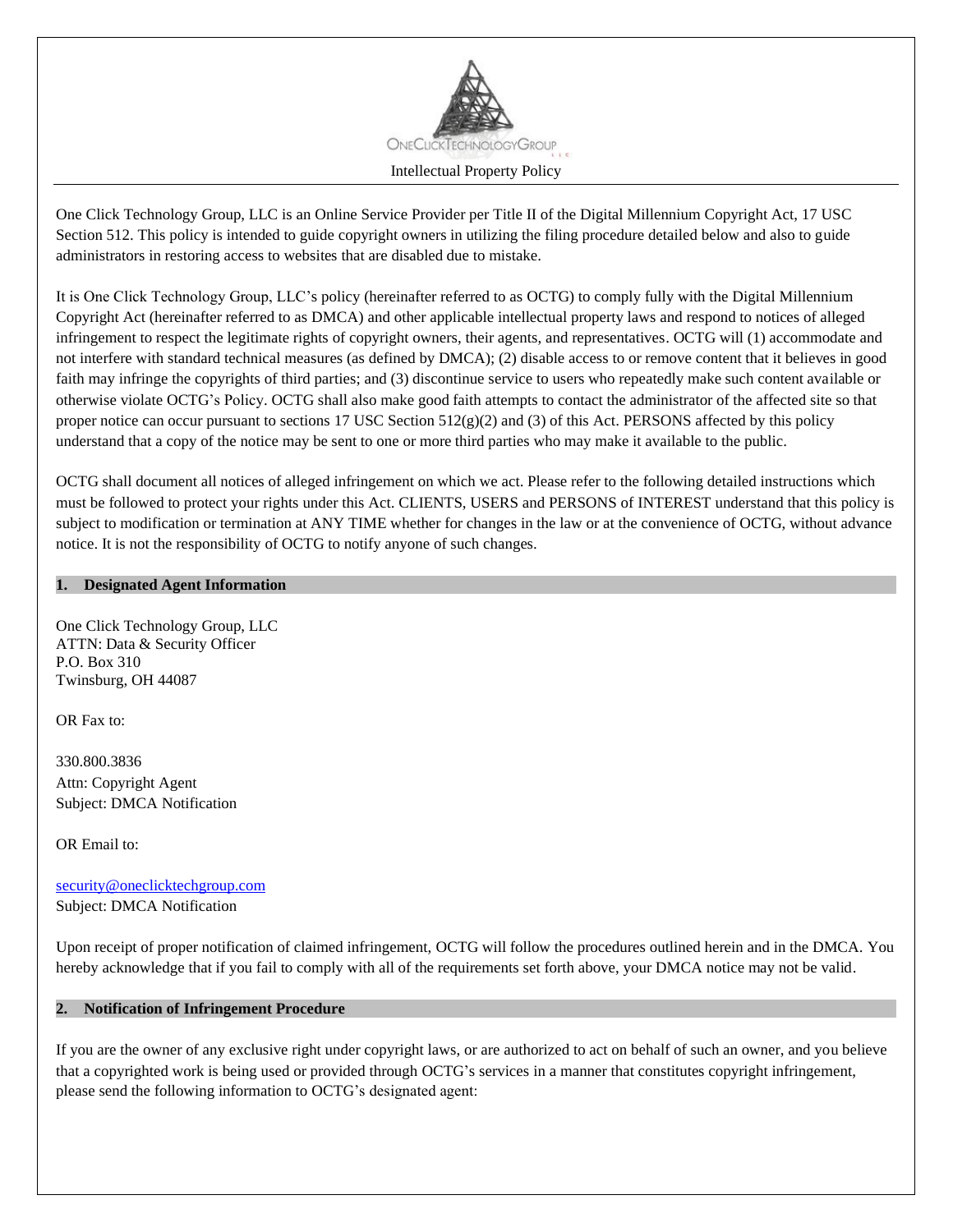- Identification of the copyrighted works claimed to have been infringed or, if multiple copyrighted works are covered by a single notification, a complete or representative list of such works. This includes the URL or domain name where the infringement occurs.
- Identification of the material that claimant believes infringes its copyright and that claimant wants removed or access to which is to be disabled and information reasonably sufficient to permit OCTG to locate said material.
- Provide information reasonably sufficient to permit OCTG to contact claimant, such as address, telephone number, and email address.
- Include the following statement: "I have good faith to believe that the use of materials as described above is not authorized by the copyright owner, its agent, or the law."
- Include the following statement: "The information in this notification is accurate and that I swear, under penalty of perjury, that I am the copyright owner or am authorized to act on behalf of the owner of an exclusive right that is allegedly infringed."
- A physical or electronic signature of the person authorized to act on behalf of the owner of an exclusive right that is allegedly infringed is necessary.

Please note that you will be held liable for damages (including costs and attorney's fees) if you materially misrepresent that a product or activity is infringing your copyrights. Accordingly, if you are not sure whether material available online infringes your copyright, we suggest that you first contact an attorney.

If OCTG receives proper notification or OCTG comes to believe in good faith that content available through OCTG's services may infringe copyrights, it will remove or disable access to the potentially infringing materials as soon as reasonably possible. OCTG will also promptly notify the CLIENT or USER who made the content available through OCTG's services that the content was removed or access to it has been disabled.

# **3. Counter Notification Procedure**

If material is removed from the OCTG's service, or if access to material is disabled, and you believe that (1) the material is not infringing, or (2) that you have the right to use or distribute the material as the copyright owner, the copyright owner's agent or licensee, or pursuant to the law, you may submit a counter-notification to OCTG. Please note that in order to be ensured of receiving notice that material has been removed or access to it has been disabled, your must provide an email address to OCTG when you upload material.

OCTG must receive any counter-notification within ten (10) business days of giving notice that material has been removed or access to it disabled. If your counter-notification is not received within that time, the material will be permanently disabled. Please send the following information:

- Identify the material that has been removed or to which access has been disabled and the location at which the material appeared before it was removed or access to it was disabled.
- Provide information reasonably sufficient to contact counter-claimant, such as address, telephone number, and email address.
- Include the following statement: "I consent to the jurisdiction of the Federal District Court for judicial district in which your address is located, (or Trumbull Country, Ohio if your address is outside of the United States), and that you will accept service of process from the person who provided notification under section  $(c)(1)(c)$  or an agent of such person.
- Include the following statement: "I swear, under penalty of perjury, that I have good faith belief that the material was removed or disabled as a result of a mistake or misidentification to be removed or disabled."
- A physical or electronic signature of the person authorized to act on behalf of the owner of an exclusive right that is allegedly infringed is necessary.

Please note that you will be held liable for damages (including costs and attorney's fees) if you materially misrepresent that a product or activity is infringing your copyrights. Accordingly, if you are not sure whether material available online infringes your copyright, we suggest that you first contact an attorney.

If a proper counter-notification is received by OCTG's agent, OCTG may send a copy of the counter-notification to the original complainant. The counter-notification may be accompanied by notice that OCTG will replace or restore access to the content within fifteen (15) business days of the date the notice is sent, unless a legal action is brought against the designated person filing the counternotification, seeking a court order regarding the ownership and / or use of the content, and OCTG is provided with proof of the commencement of the action. If such action is not commenced and proof of commencement provided to OCTG, then the content that